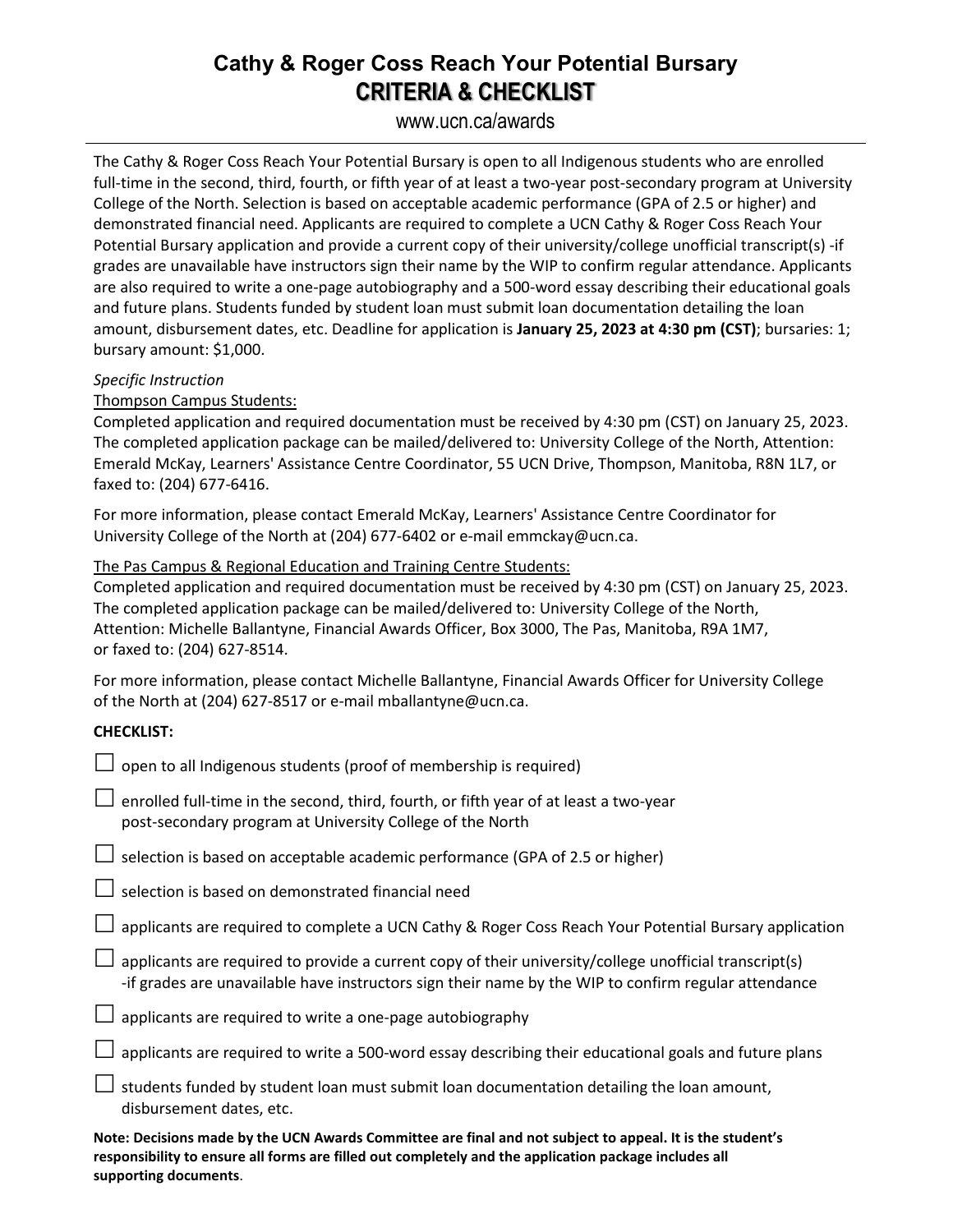

**The Pas Campus & Regional Education and Training Centre Students**

Michelle Ballantyne, Financial Awards Officer Box 3000, The Pas, Manitoba, R9A 1M7 Phone: (204) 627-8517 Fax: (204) 627-8514 Toll-free: 1-866-627-8500 Extension: 8517

**Thompson Campus Students**

Emerald McKay, Learners' Assistance Centre Coordinator 55 UCN Drive, Thompson, Manitoba, R8N 1L7 Phone: (204) 677-6402 Fax: (204) 677-6416 Toll-free: 1-866-677-6450 Extension: 6402

# **Award, Bursary & Scholarship Application**

| -PRINT ALL INFORMATION IN BLACK INK ONLY-                                                                                                                           |                                                                                                                 | APPLICATION AVAILABLE IN ANOTHER FORMAT UPON REQUEST. |                          |         |                                                                                                                                                                                                                                                                                                                        |                                                                                    |  |  |
|---------------------------------------------------------------------------------------------------------------------------------------------------------------------|-----------------------------------------------------------------------------------------------------------------|-------------------------------------------------------|--------------------------|---------|------------------------------------------------------------------------------------------------------------------------------------------------------------------------------------------------------------------------------------------------------------------------------------------------------------------------|------------------------------------------------------------------------------------|--|--|
| Name of award applying for:                                                                                                                                         |                                                                                                                 |                                                       | Date: (yyyy/mm/dd)       |         |                                                                                                                                                                                                                                                                                                                        |                                                                                    |  |  |
| <b>Cathy &amp; Roger Coss Reach Your Potential Bursary</b>                                                                                                          |                                                                                                                 |                                                       |                          |         |                                                                                                                                                                                                                                                                                                                        |                                                                                    |  |  |
| PERSONAL INFORMATION                                                                                                                                                |                                                                                                                 |                                                       |                          |         |                                                                                                                                                                                                                                                                                                                        |                                                                                    |  |  |
| Student number:                                                                                                                                                     |                                                                                                                 |                                                       | Social insurance number: |         |                                                                                                                                                                                                                                                                                                                        |                                                                                    |  |  |
| First name:                                                                                                                                                         |                                                                                                                 |                                                       | Last name:               |         |                                                                                                                                                                                                                                                                                                                        |                                                                                    |  |  |
| Date of birth: (yyyy/mm/dd)                                                                                                                                         | Gender:                                                                                                         | Marital status:                                       |                          |         |                                                                                                                                                                                                                                                                                                                        |                                                                                    |  |  |
|                                                                                                                                                                     |                                                                                                                 |                                                       |                          |         |                                                                                                                                                                                                                                                                                                                        | $\Box$ Single $\Box$ Married $\Box$ Common-law $\Box$ Separated, divorced, widowed |  |  |
| Indigenous heritage: (please attach copy of proof of Indigenous status)                                                                                             |                                                                                                                 |                                                       |                          |         |                                                                                                                                                                                                                                                                                                                        |                                                                                    |  |  |
| $\Box$ Inuit $\Box$ Non-Status $\Box$ Métis $\Box$ Status                                                                                                           |                                                                                                                 |                                                       |                          |         |                                                                                                                                                                                                                                                                                                                        |                                                                                    |  |  |
| Permanent mailing address:                                                                                                                                          |                                                                                                                 |                                                       |                          |         |                                                                                                                                                                                                                                                                                                                        |                                                                                    |  |  |
|                                                                                                                                                                     |                                                                                                                 |                                                       |                          |         |                                                                                                                                                                                                                                                                                                                        |                                                                                    |  |  |
| City:                                                                                                                                                               |                                                                                                                 | Province:                                             |                          |         |                                                                                                                                                                                                                                                                                                                        | Postal code:                                                                       |  |  |
| Phone:                                                                                                                                                              |                                                                                                                 |                                                       |                          | E-mail: |                                                                                                                                                                                                                                                                                                                        |                                                                                    |  |  |
| $(H)$ (<br>(C) (                                                                                                                                                    | $(W)$ (                                                                                                         |                                                       |                          |         |                                                                                                                                                                                                                                                                                                                        |                                                                                    |  |  |
| <b>EDUCATIONAL BACKGROUND</b>                                                                                                                                       |                                                                                                                 |                                                       |                          |         |                                                                                                                                                                                                                                                                                                                        |                                                                                    |  |  |
| University/college program of study:                                                                                                                                |                                                                                                                 |                                                       | Term:                    |         | Enrolled in:                                                                                                                                                                                                                                                                                                           |                                                                                    |  |  |
|                                                                                                                                                                     |                                                                                                                 |                                                       |                          |         |                                                                                                                                                                                                                                                                                                                        | $\Box$ Full-time studies $\Box$ Part-time studies                                  |  |  |
| Term GPA: (please attach current copy of unofficial transcript(s); if grades are<br>unavailable have your instructors sign their name by the WIP to confirm regular |                                                                                                                 |                                                       | Course-load for term:    |         |                                                                                                                                                                                                                                                                                                                        | Program length: (e.g. year 2 of 4 year program)                                    |  |  |
| attendance)                                                                                                                                                         |                                                                                                                 |                                                       | $\%$                     |         | year $\frac{1}{2}$ $\frac{1}{2}$ $\frac{1}{2}$ $\frac{1}{2}$ $\frac{1}{2}$ $\frac{1}{2}$ $\frac{1}{2}$ $\frac{1}{2}$ $\frac{1}{2}$ $\frac{1}{2}$ $\frac{1}{2}$ $\frac{1}{2}$ $\frac{1}{2}$ $\frac{1}{2}$ $\frac{1}{2}$ $\frac{1}{2}$ $\frac{1}{2}$ $\frac{1}{2}$ $\frac{1}{2}$ $\frac{1}{2}$ $\frac{1}{2}$ $\frac{1}{$ | of $\overline{\phantom{a}}$                                                        |  |  |
| <b>FAMILY INFORMATION</b>                                                                                                                                           |                                                                                                                 |                                                       |                          |         |                                                                                                                                                                                                                                                                                                                        |                                                                                    |  |  |
| Number of dependents under the age of 18 residing with you:                                                                                                         |                                                                                                                 |                                                       |                          |         |                                                                                                                                                                                                                                                                                                                        |                                                                                    |  |  |
| $\Box$ 1 $\Box$ 2 $\Box$ 3 $\Box$ 4 $\Box$ 5 $\Box$ 6 $\Box$ 7 $\Box$ 8 $\Box$ 9 $\Box$ 10 $\Box$ Not applicable                                                    |                                                                                                                 |                                                       |                          |         |                                                                                                                                                                                                                                                                                                                        |                                                                                    |  |  |
| List ages of dependents:                                                                                                                                            |                                                                                                                 |                                                       | Is spouse, common-law:   |         |                                                                                                                                                                                                                                                                                                                        |                                                                                    |  |  |
|                                                                                                                                                                     |                                                                                                                 |                                                       |                          |         |                                                                                                                                                                                                                                                                                                                        | Employed $\Box$ Unemployed $\Box$ Student $\Box$ Not applicable                    |  |  |
| <b>FUNDING SOURCES</b>                                                                                                                                              |                                                                                                                 |                                                       |                          |         |                                                                                                                                                                                                                                                                                                                        |                                                                                    |  |  |
|                                                                                                                                                                     | How will you be financing your education? (please check those that apply)                                       |                                                       |                          |         |                                                                                                                                                                                                                                                                                                                        |                                                                                    |  |  |
| Canada/Manitoba Student Loan/Grants/Bursaries/Scholarships/Awards (please attach proof of loan amount and loan details, e.g. disbursement dates, etc.)              |                                                                                                                 |                                                       |                          |         |                                                                                                                                                                                                                                                                                                                        |                                                                                    |  |  |
| □ Manitoba Employment & Training Services □ Parent/s, Relative, Donor                                                                                               |                                                                                                                 |                                                       |                          |         |                                                                                                                                                                                                                                                                                                                        |                                                                                    |  |  |
| Band, Tribal Council, Manitoba Metis Federation (name) __________________________                                                                                   |                                                                                                                 |                                                       |                          |         |                                                                                                                                                                                                                                                                                                                        |                                                                                    |  |  |
| Financing will be:                                                                                                                                                  |                                                                                                                 |                                                       |                          |         |                                                                                                                                                                                                                                                                                                                        |                                                                                    |  |  |
| $\Box$ Full (books, tuition/fees and living allowance) $\Box$ Partial (please circle those that apply: books, tuition/fees, living allowance)                       |                                                                                                                 |                                                       |                          |         |                                                                                                                                                                                                                                                                                                                        |                                                                                    |  |  |
| List funding source name(s) and percent or amount of financing for term:                                                                                            |                                                                                                                 |                                                       |                          |         |                                                                                                                                                                                                                                                                                                                        |                                                                                    |  |  |
| Source Name(s)                                                                                                                                                      |                                                                                                                 |                                                       |                          |         | Percent or Amount                                                                                                                                                                                                                                                                                                      |                                                                                    |  |  |
|                                                                                                                                                                     | the contract of the contract of the contract of the contract of the contract of the contract of the contract of |                                                       |                          |         |                                                                                                                                                                                                                                                                                                                        | $\frac{1}{2}$ % or \$                                                              |  |  |
|                                                                                                                                                                     |                                                                                                                 |                                                       |                          |         |                                                                                                                                                                                                                                                                                                                        | $\frac{1}{2}$ % or \$                                                              |  |  |
|                                                                                                                                                                     |                                                                                                                 |                                                       |                          |         | ________ % or \$ __________                                                                                                                                                                                                                                                                                            |                                                                                    |  |  |